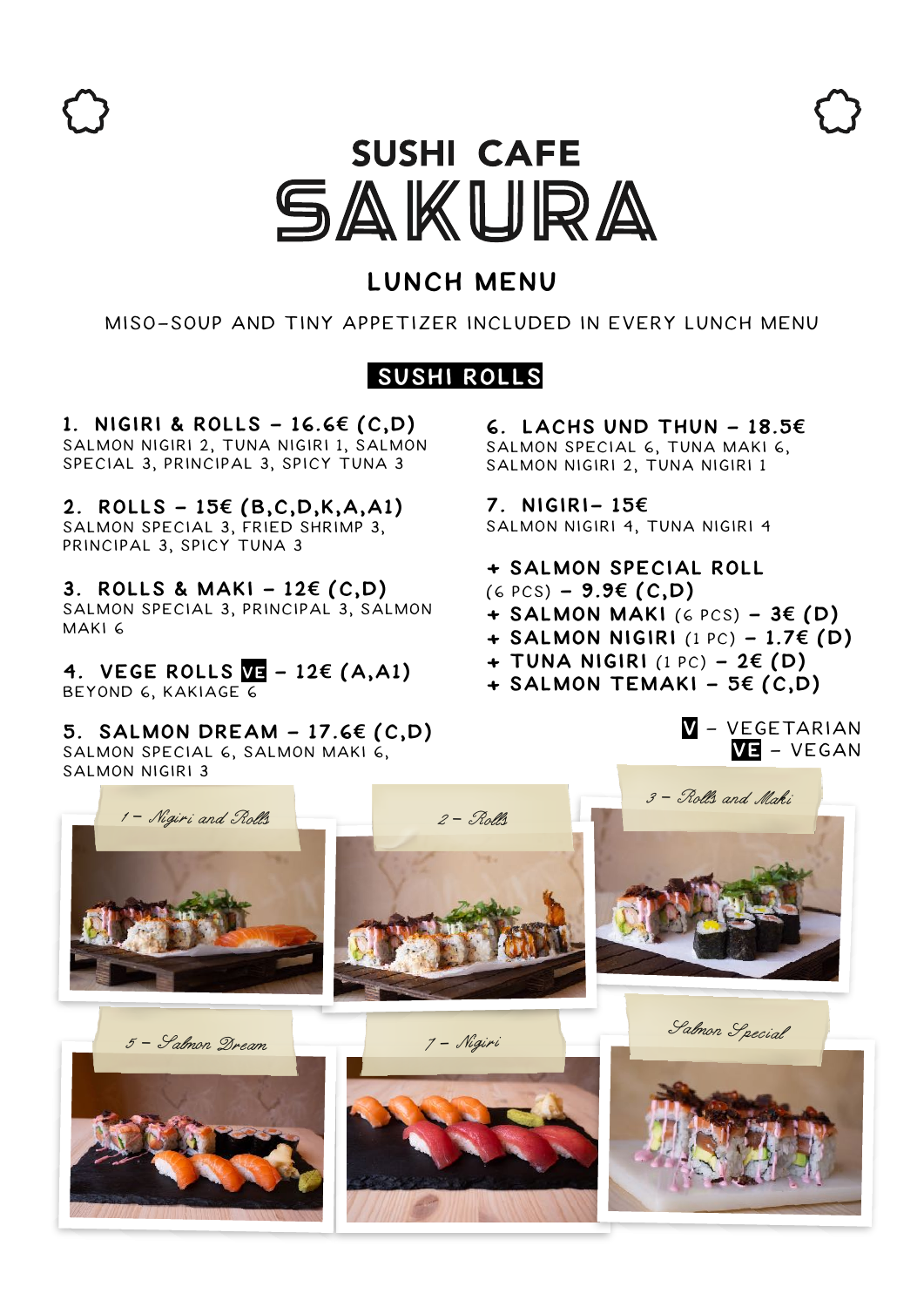# **Rice Bowl Menu**

#### **8. Teriyaki Salmon - 16.5€ (D,F)**

fried salmon, Avocado, mixed salad, Red beets, Edamame

**9. Salmon Avocado - 12€ (D,F)** salmon, Avocado, mixed salad, Red Beets, Edamame

**10. Teriyaki Chicken - 10.5€ (K)** chicken, mixed salad, Sesam

## **11.** GYUDON − 12  $\in$   $(K)$

grilled beef, Vegetables, mixed salad, Sesame

## **12.** VEGGIE **VE** − 11 €  $(F)$

Avocado, Edamame, Red Beets, mixed salad

## **Options**

LARGE portion Rice **Ve** - 0.6€ Brown Rice **Ve** - 0.6€ Quinoa **Ve** - 3.3€

## **Toppings**

Quinoa **Ve** - 1.7€ EGG  $\sqrt{ -1.26}$ Kimchi **Ve** - 1.2€